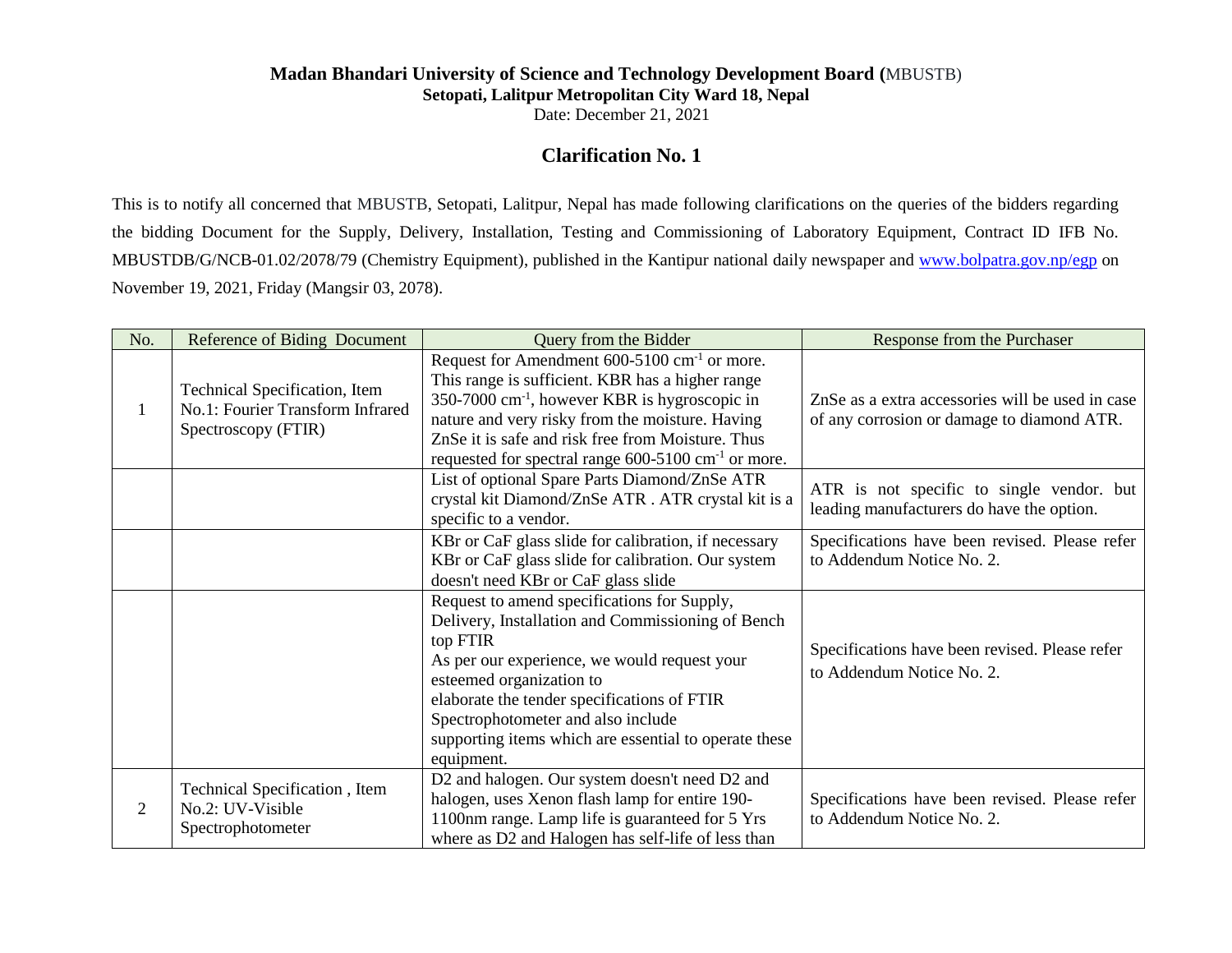| No.            | Reference of Biding Document                                                   | <b>Query from the Bidder</b>                                                                                                                                                                                                                                                                                                                                                                                                                                                      | Response from the Purchaser                                                                                                                                                                         |
|----------------|--------------------------------------------------------------------------------|-----------------------------------------------------------------------------------------------------------------------------------------------------------------------------------------------------------------------------------------------------------------------------------------------------------------------------------------------------------------------------------------------------------------------------------------------------------------------------------|-----------------------------------------------------------------------------------------------------------------------------------------------------------------------------------------------------|
|                |                                                                                | 2000 Hrs. PC and PC Software for UV-VIS System<br>Better analysis with PC connection and save data in                                                                                                                                                                                                                                                                                                                                                                             |                                                                                                                                                                                                     |
|                |                                                                                | PC system.                                                                                                                                                                                                                                                                                                                                                                                                                                                                        |                                                                                                                                                                                                     |
|                |                                                                                | <b>Technical Specification for UV-VIS</b>                                                                                                                                                                                                                                                                                                                                                                                                                                         |                                                                                                                                                                                                     |
|                |                                                                                | spectrophotometer                                                                                                                                                                                                                                                                                                                                                                                                                                                                 |                                                                                                                                                                                                     |
|                |                                                                                | The bidders are requested to fill up full technical<br>specification of offered products rather than just<br>quoting fully complied/Yes complies. The Statement<br>of Compliance must be substantiated with<br>authenticated catalogue/data sheet/ manual with the<br>page number of original catalogue/datasheet/manual                                                                                                                                                          | Specifications have been revised. Please refer<br>to Addendum Notice No. 2.                                                                                                                         |
|                |                                                                                | of the relevant parameters indicated.                                                                                                                                                                                                                                                                                                                                                                                                                                             |                                                                                                                                                                                                     |
| 3              | Technical Specification, Item<br>No.3: Large Scale Rotary<br>Vacuum Evaporator | Heating bath volume $\geq$ 18 - 221tr. Since we have a<br>powerful heater of 3600 W we do not<br>need much water bath capacity. This also avoids<br>wastage                                                                                                                                                                                                                                                                                                                       | Specifications have been revised. Please refer<br>to Addendum Notice No. 2.                                                                                                                         |
|                |                                                                                | Built in Vacuum Controller/ Digital controller based<br>rotation and temperature with motorized lift for<br>height adjustment and safety function for heater,<br>water flow and drainage. Vacuum can be controlled<br>and visualize with our Vacuum interface with in<br>built vacuum valve. Vacuum controller can be<br>mounted on the vacuum pump itself. Touch screen<br>module for controlling the function like heating,<br>rotation and lift movement with real time status | Specifications have been revised. Please refer<br>to Addendum Notice No. 2.                                                                                                                         |
| $\overline{4}$ | Technical Specification, Item<br>No.4: Small Scale Rotary<br>Vacuum Evaporator | Vacuum $<$ 5 mbar. Lower the vacuum better is the<br>distillation. Pump flow capacity $> 9$ ltr/min.                                                                                                                                                                                                                                                                                                                                                                              | Specifications have been revised. Please refer<br>to Addendum Notice No. 2.                                                                                                                         |
| 5              | Technical Specification, Item No.<br>5: Fraction Collector                     | Fraction collector is recommended for automated<br>system instead a manual. Also, Fraction collector is<br>an accessory, it also needs the pump with defined<br>flow rate and Detector. The specification doesn't<br>have mentioned about the pump and Detector.<br>Please mention the details.                                                                                                                                                                                   | Fraction collector is capable of time based<br>collection from open column chromatography.<br>Therefore, a modest system, which does not<br>require flow rate and detector, would be<br>acceptable. |